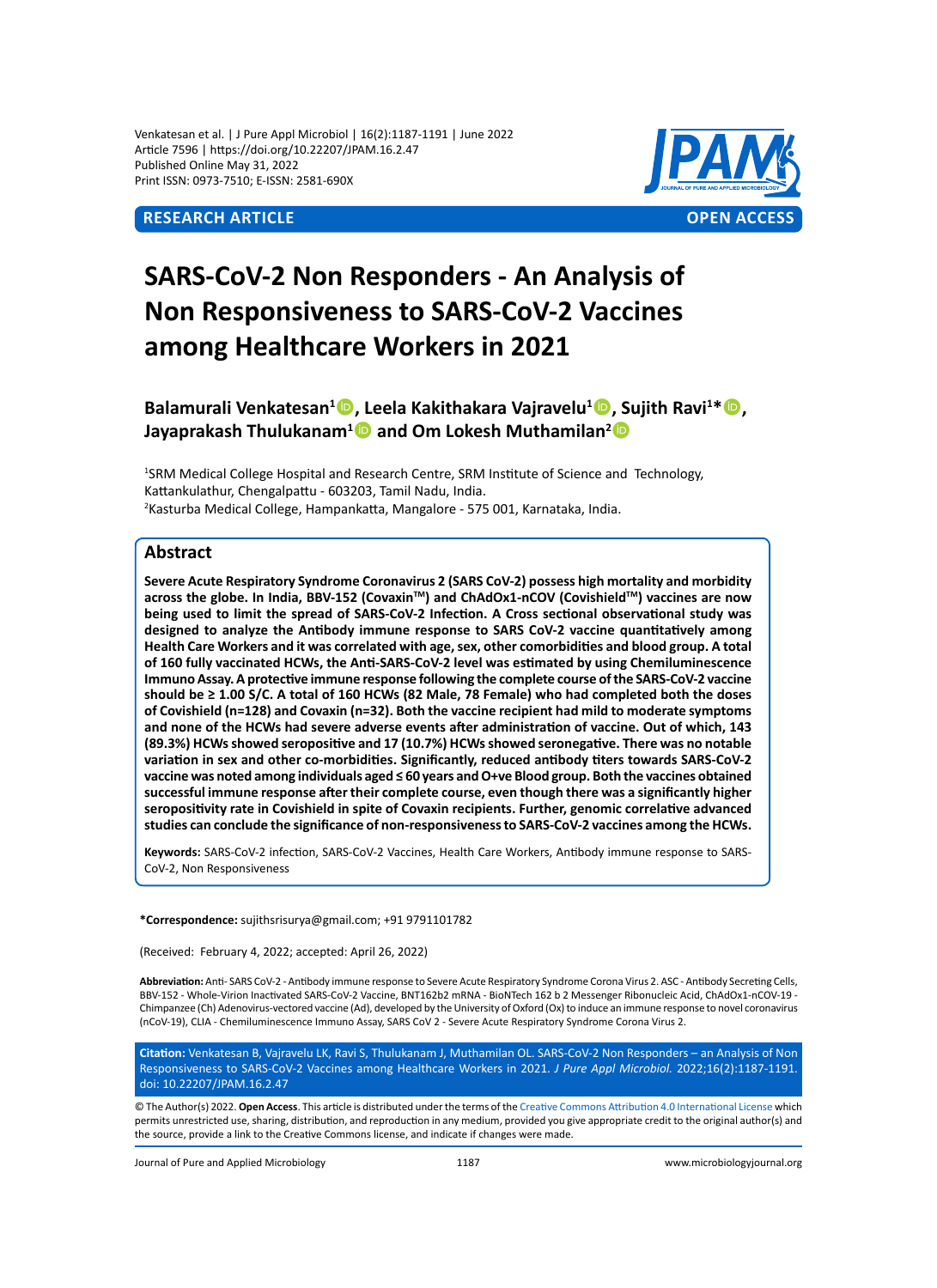#### **INTRODUCTION**

Severe Acute Respiratory Syndrome Coronavirus 2 (SARS-CoV-2) has impacted 328 million population including 5.5 million deceased across the globe as per the World Health Organization (WHO) till  $18<sup>th</sup>$  January 2022.<sup>1</sup> On 02nd November 2020, European Medicine Agency in the United Kingdom approved 1<sup>st</sup> mRNA vaccine - BNT162b2 mRNA (Pfizer-BioNTech vaccine).<sup>2</sup> In India, BBV-152 (Covaxin™) and ChAdOx1-nCOV  $(Covishield<sup>TM</sup>)$  are the two vaccines approved by Emergency Use Authorization started from 16th January 2021.<sup>3</sup> In Oxford University and AstraZeneca, ChAdOx1-nCOV is produced from the genetically modified human embryonic kidney 293 cells by recombinant replication-deficient chimpanzee adenovirus-vectored vaccine which encodes spike antigen of SARS-CoV-2 spike.<sup>4</sup> BBV-152 is an ß-propiolactone whole virion vaccine that is inactivated and contains SARS-CoV-2 proteins adjuvant together with imidazoquinolinone, a Tolllike receptor 7/8 manufactured in co-operation with Indian Council of Medical Research by Bharat Biotech, Hyderabad.5

Notably, humoral immune response to vaccination or acquired infection leads to immunological modification in humans. Antibody secreting cells (ASC) produces antibodies that provide protective immunity and due to production of long-lived memory B cells, they turn effective in increasing recall responses when exposed again. When protective immunity has failed due to circulating antibodies, the memory B cells lead the recall response over generating newer antibodies by in case of re-initiating germinal center reaction to produce new antibodies or formation of new ASC. These immunological memories (Memory B Cells and Antibodies) are enduring for nearly 6 months as suggested by the experts.<sup>6</sup>

After the phase three Clinical Trials, it was recommended that the BBV-152 and ChAdOx1 nCOV vaccines are safe and effective.<sup>7</sup> The recipient of the vaccines were - Healthcare workers (HCWs), Frontline workers and people > 45 years' age group. In India, from 1st May 2021, vaccination was provided to all adults aged >18 years.<sup>8</sup> As per World Health Organization (14<sup>th</sup> January 2022), 939 Crore vaccine doses have been administered. 392 Crore population were fully vaccinated globally.<sup>1</sup>

In India, at present (16<sup>th</sup> January 2022) about 157 crore population are vaccinated out of which 65.6 Crore people are fully vaccinated against SARS-CoV-2.<sup>9</sup> A protective immune response following the complete course of the SARS-CoV-2 vaccine should be  $\geq$  1.00 S/C (reactive or seropositive) whereas < 1 S/C (non-reactive or seronegative).

There is a limited data available on how much and how long these novel vaccines can induce an immunogenicity among HCWs, both at the cellular and humoral levels. Hence, we perform this cross-sectional observational study to assess the Antibody immune response to SARS-CoV-2 vaccine quantitatively among HCWs and it was correlated with age, sex, other comorbidities and blood grouping at a tertiary care setting.

#### **MATERIALS AND METHOD**

A Cross-Sectional observational study was carried out at a tertiary care SARS-CoV-2 exclusive Centre in Tamilnadu, South India. A total of 160 fully vaccinated HCWs were tested for Anti SARS-CoV-2. Ethical approval (2923/ IEC/2021) was obtained from Institutional Ethical Committee. Participants who had completed their course of SARS-CoV-2 vaccine, aged between 18 to 65 were included and those who did not get completely vaccinated, aged <18 and > 65 years and HCWs who were recently administered the 2nd dose of SARS-CoV-2 vaccine were excluded from the study. A patient information sheet along with an informed consent form was procured and correspondingly approved by the HCWs. An authenticated questionnaire was distributed to all HCWs who participated in the study and were duly filled. Under aseptic precautions, a whole blood sample was collected by experienced phlebotomist as per World Health Organization guidelines,10 and centrifuged after clot formation. Quantitative detection of SARS-CoV-2 Antibody was performed using Chemiluminescence Immuno Assay (CLIA) method as per manufacturer protocol (Ortho Diagnostics Pvt. Ltd.). A protective immune reaction following the complete course of the SARS-CoV-2 vaccine should be ≥ 1.00 S/C (reactive or seropositive) versus < 1 S/C (non-reactive or seronegative) as per manufacturer interpretation (Ortho Diagnostics Pvt. Ltd.).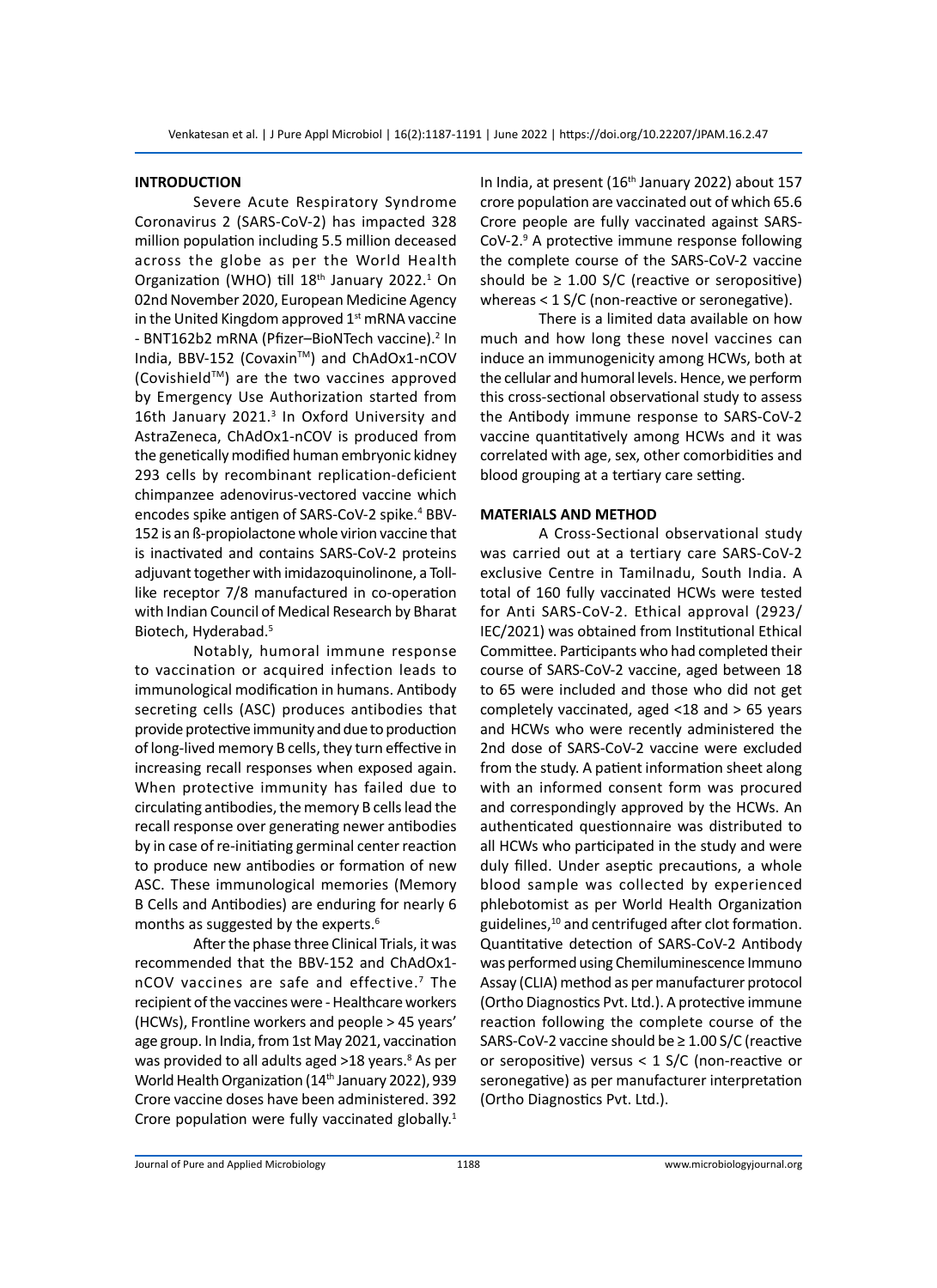Venkatesan et al. | J Pure Appl Microbiol | 16(2):1187-1191 | June 2022 | https://doi.org/10.22207/JPAM.16.2.47

| Characteristics         | Overall<br>$(n=160)$ | Seropositivity rate<br>$(n=143)$ | Seronegativity rate<br>$(n=17)$ |  |
|-------------------------|----------------------|----------------------------------|---------------------------------|--|
|                         |                      | Age (in Years)                   |                                 |  |
| ≤ 60, n $(%$ )          | 134 (83.7%)          | 123 (86%)                        | 11 (64.7%)                      |  |
| 61-65, $n$ (%)          | 26 (16.3%)           | 20 (14%)                         | 6(35.3%)                        |  |
|                         |                      | <b>Sex</b>                       |                                 |  |
| Male, n (%)             | 82 (51.2%)           | 73 (51%)                         | 9(52.9%)                        |  |
| Female, n (%)           | 78(48.8%)            | 70 (49%)                         | 8(47.1%)                        |  |
|                         |                      | <b>Blood group</b>               |                                 |  |
| O+ve $n$ (%)            | 59 (36.8%)           | 52 (36.4%)                       | 7 (41.2%)                       |  |
| O-ve $n$ (%)            | 2(1.3%)              | 1(0.7%)                          | $1(5.9\%)$                      |  |
| A+ve $n$ (%)            | 26 (16.2%)           | 23 (16.1%)                       | 3(17.6%)                        |  |
| A $-ve$ n $(%)$         | 3(1.8%)              | 3(2%)                            | $0(0\%)$                        |  |
| AB +ve n (%)            | 7(4.4%)              | 6(4.2%)                          | 1(5.9%)                         |  |
| $AB - ve n$ (%)         | 10 (6.3%)            | 9(6.3%)                          | 1(5.9%)                         |  |
| B+ve $n$ (%)            | 51 (31.9%)           | 47 (32.9%)                       | 4 (23.5%)                       |  |
| B-ve $n$ $(\%)$         | 2(1.3%)              | 2(1.4%)                          | $0(0\%)$                        |  |
|                         |                      | <b>Comorbidities</b>             |                                 |  |
| Diabetes mellitus n (%) | 19 (11.8%)           | 17 (11.9%)                       | 2(11.8%)                        |  |
| Hypertension n (%)      | 17 (10.6%)           | 15 (10.5%)                       | 2(11.8%)                        |  |
| Pulmonary Disease n (%) | 3(1.8%)              | 2(1.4%)                          | $1(5.9\%)$                      |  |
| Cardiac Disorder n (%)  | 3(1.8%)              | 3(2%)                            | $0(0\%)$                        |  |
| No Comorbidities n(%)   | 118 (74%)            | 106 (74.2%)                      | 12 (70.5%)                      |  |
|                         |                      | <b>Types of Vaccine</b>          |                                 |  |
| Covishield, n (%)       | 128 (80%)            | 122 (85.3%)                      | 6(35.2%)                        |  |
| Covaxin, n (%)          | 32 (20%)             | 21 (14.7%)                       | 11 (64.8%)                      |  |

| Table 1. Socio-Demographic And Comorbidities Analysis On Seropositivity And Seronegativity Rate Among Health |
|--------------------------------------------------------------------------------------------------------------|
| Care Workers                                                                                                 |

#### **RESULTS**

A total of 160 fully vaccinated HCWs was analyzed for Anti- SARS-CoV-2, in which the males were more in count of 82 (51.2%), than the females of 78 (48.8%). Among them, 134 (83.7%) were aged ≤ 60 years and 26 (16.3%) were aged between 61 to 65 years. Out of 160 HCWs, based on blood groups - A+ve, A-ve, O+ve, O-ve, AB+ve, AB-ve, B+ve and B-ve were 59 (36.8%), 2 (1.3%), 26 (16.2%), 3 (1.8%), 7 (4.4%), 10 (6.3%), 51 (31.9%) and 2 (1.3%) respectively. Among the 160 HCWs, 33 (20.6%) had exposure to SARS-CoV-2 Infection and 42 (26.2%) had comorbidities before vaccination, out of 42 HCWs - 19 (45.3%) had Diabetes Mellitus, 17 (40.5%) had Hypertension, 3 (7.1%) had pulmonary diseases and 3 (7.1%) had a cardiac disorder as shown in Table 1.

A sum of 160 HCWs, 128 (80%) and 32 (20%) had received Covishield and Covaxin respectively (Table 1). Out of which 99 (61.8%) HCWs had no symptoms whereas 61 (38.2%) HCWs had mild to moderate symptoms like fever, myalgia, persistent abdominal pain, headache, fainting spells, chest pain, excessive sweat and diarrhea which occurred within 12-24 hours of administration of vaccines. Out of 160 HCWs, 143 (89.3%) and 17 (10.7%) HCWs had seropositivity and seronegativity respectively. In particular, there was a significantly higher seropositivity rate in Covishield vs. Covaxin recipients; 122 (95.3%) vs. 21 (65.6%) as shown in Table 1.

Out of 17 (10.7%) Seronegative HCWs, the number of males and females were 9 (52.9%) and 8 (47.1%) respectively, followed by age,  $\leq$ 60 years and between 61 to 65 were 11 (64.7%) and 6 (35.3%) respectively. Seronegative ratio in blood group were as follows: 7 (41.2%) of O+ve, 1 (5.9%) of O-ve, 3 (17.6%) of A+ve, 1 (5.9%) of AB+ve, 1 (5.9%) of AB-ve and 4 (23.5%) of B+ve. Seronegative rate of comorbidities among HCWs shows 2 (11.8%) of Diabetes mellitus, 2 (11.8%) of Hypertension, 1 (5.9%) of pulmonary disease and 12 (70.5%) had no comorbidities. Out of 17 (10.7%) Seronegative HCWs, 6 (35.2%) were administered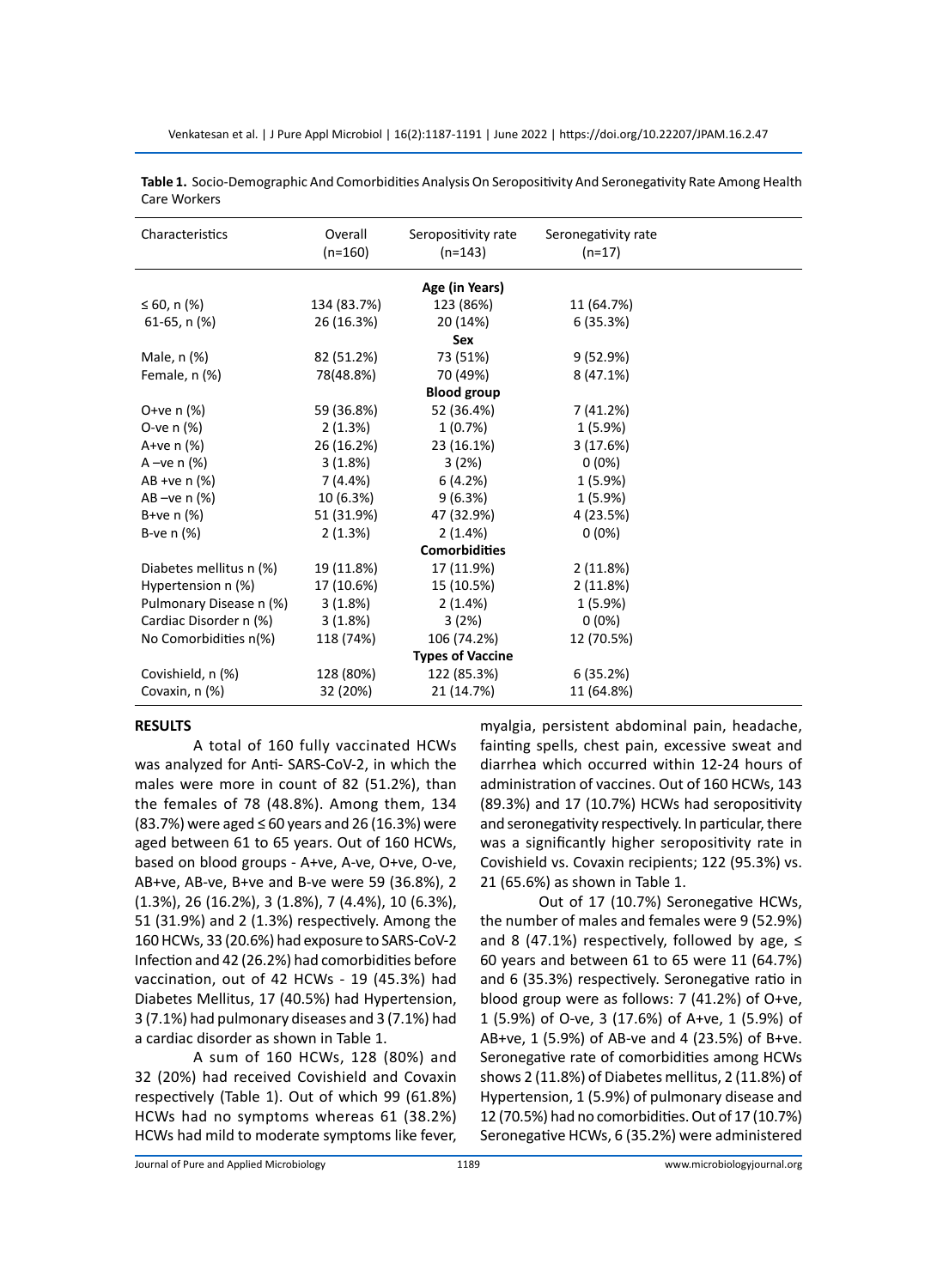with Covishield and 11 (64.8%) were administered with Covaxin vaccines (Table 1).

Out of the 160 vaccine recipients, 19 (11.8%) developed SARS-CoV-2 infection after their second dose of vaccination. This is known as breakthrough infections (defined as infection of SARS-CoV-2 following the second dose in > 2 weeks) Breakthrough infections among Covishield recipients were 16 (84.2%) and 3 (15.8%) in Covaxin recipients with mild to moderate range and cured without hospitalization. There was no mortality among them.

#### **DISCUSSION**

Antibody response contributes substantially to establish a protective immune response over SARS-CoV-2 infection. Despite different titre values of antibody failing to involve in the immediate protection from SARS-CoV-2 infection, it could be employed as a surrogate biomarker of antibody response in evaluating humoral immunity against SARS-CoV-2 infection.<sup>18</sup> This present cross-sectional study indicated an overall induced seropositivity rate of Anti SARS-CoV-2 in 143 (89.3%) HCWs after two complete doses of both the SARS-CoV-2 vaccines (Covishield 95.3% and Covaxin 65.6% respectively). Previous studies suggest that the two-dose of SARS-CoV-2 vaccines induced more neutralizing antibodies with a past history of natural infection and recovery from SARS-CoV-2 infection.<sup>11</sup> Notably, both SARS-CoV-2 vaccines demonstrated an increased seropositivity rate after completion of the second dose. Ghosh et.al conducted a study and reported that the overall seropositivity rate of Anti SARS-CoV-2 among HCWs were 91.8 – 94.9%.<sup>12</sup> Similarly, Benal JL et.al and Ward H et.al reported the seropositivity rate of 89% and 91.1% respectively.13,14 The Seronegativity rate of Anti SARS-CoV-2 in this present study were reported 10.7% which was lesser than the previous study results were found to be  $18.6\%$  and  $13.3\%$ .<sup>13,15</sup> However, the seropositivity rate was lower in Covaxin than Covishield recipients (65.6% vs. 95.3% respectively) and our study results were in accordance with the study findings of Singh AK et al. $3$ 

There was no notable variation in seropositive rate with respect to sex, age, blood group and other co-morbidities along with its duration and treatment. Significantly, there was a low seropositivity rate of Anti-SARS-CoV-2 observed among those aged  $\leq 60$  years and the O<sup>+</sup> Blood group. Particularly, there was no considerable difference in both the vaccines showing seropositive rate among SARS-CoV-2 recovered and SARS-CoV-2 naïve participants. Therefore, our results are in concordance with the study findings of Awadhesh Kumar Singh et al. and Ella et al.<sup>3,15</sup> Several other studies also demonstrated that there was no significant relation to antibody responses with comorbidities following vaccination.<sup>17</sup> Therefore, further studies would have to be conducted in order to prove the correlation or lack between the comorbidities in a wider population for future scope.

Real-time analysis of breakthrough infections was done after completing a full vaccination course.<sup>16</sup> Out of 19 HCWs, 16 (84.2%) Covishield recipients and 3 (15.8%) Covaxin recipients had acquired breakthrough infections with mild to moderate SARS-CoV-2 infections with a 100% recovery rate. In this present study, the median days among the 2nd dose and positive SARS-CoV2 infection were nearly 30 days which is too long compared to earlier study results which showed 5 days and 47 days. $13,14$  Both vaccines elicited good immune responses after completion of 2 doses.<sup>3</sup>

#### **CONCLUSION**

This cross-sectional observational study indicates that both SARS-CoV-2 vaccines have induced immune response towards anti-spike antigen in 89.3% of SARS-CoV-2 retrieved and naïve individuals following the completion of two doses. On analyzing the data of our study and comparing it with the clinical correlation, the predominance of seronegative rate amidst HCWs mostly belonged to the age group of ≤ 60 years and O+ve Blood group. Notably, Covishield recipients had a seropositivity rate higher than Covaxin recipients. Irrespective of other co-morbidities, it was identified that the vaccine recipients acquired a strong immune response against the infection. Thus, all HCWs are highly recommended to get the booster dose to increase their immunogenicity. Further, genomic correlative advanced studies can conclude the significance of SARS-CoV-2 seronegative rate among the HCWs.